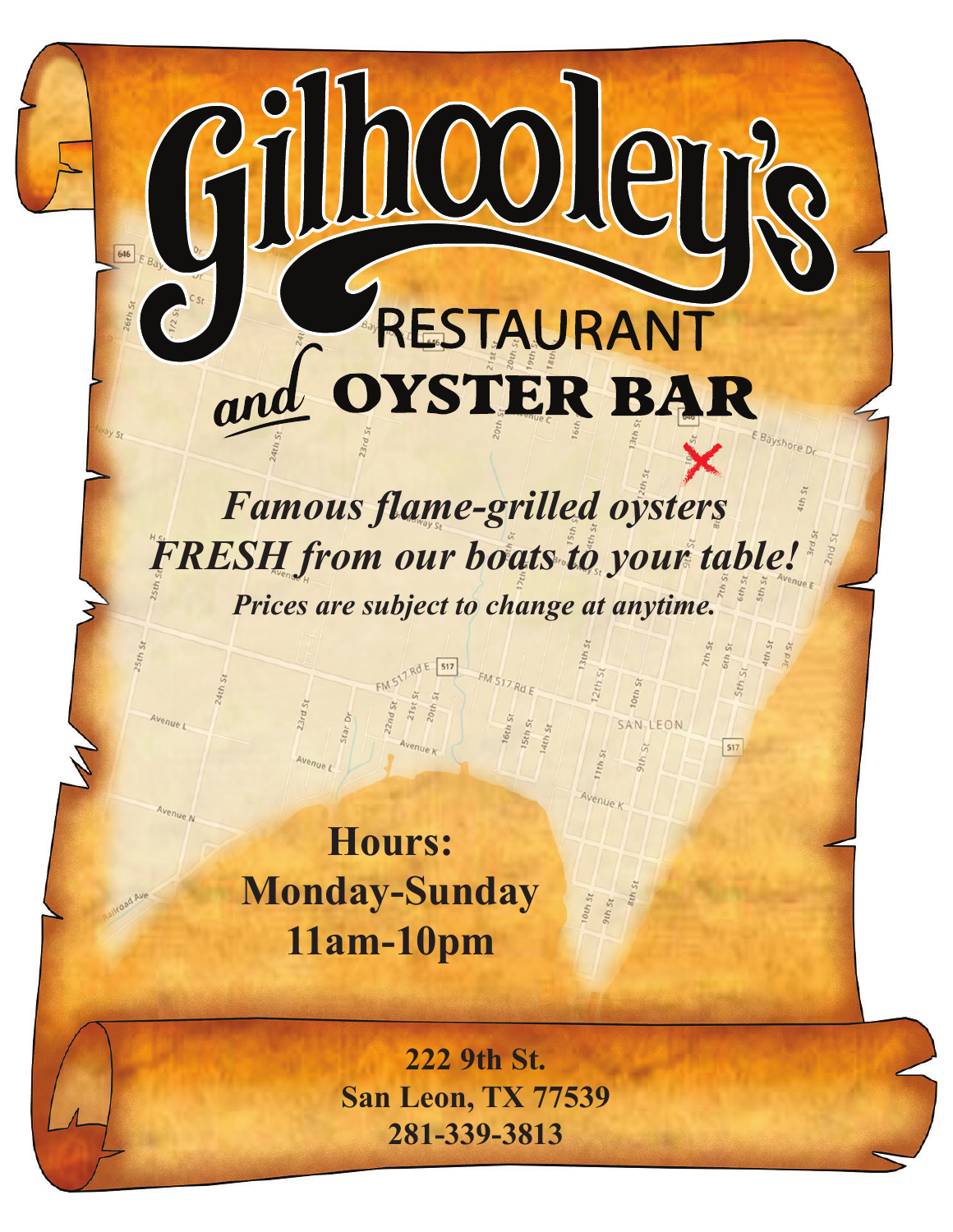# **Oysters on the 1/2 shell**

*Oysters*

## *FRESH from our boats to your table!*

### *\*CONSUMING RAW FOOD CAN BE HAZARDOUS TO YOUR HEALTH*

#### **Oysters Gilhooley**

grilled on the half shell in garlic butter and parmesan cheese 1/2 dz Market 1 dz Market

#### **Oysters Shrimphooley**

grilled on the half shell in garlic butter and parmesan cheese, topped with shrimp 1/2 dz Market 1 dz Market

#### **\*Raw Oysters**

straight from the bay 1/2 dz Market 1dz Market

#### **Oysters Picante**

topped with zesty salsa and melted Colby Jack cheese 1/2 dz Market 1 dz Market

### **Oysters Shrimp Picante**

topped with zesty salsa and melted Colby Jack cheese with shrimp 1/2 dz Market 1 dz Market

#### **Oysters Sampler**

a taste of all our grilled oysters 1 dz Market

*Appetizers*

**Shrimp Cocktail** *(fresh caught Gulf shrimp)* **Fish Bites Gilhooley's Style Ceviche Seafood Cakes** *(2) a golden fried patty made with our fabulous seafood stuffing* **Jalapeno Cornbread Hushpuppies Golden Fried Shrimp**  $\frac{1}{2}$  dz  **1 dz Golden Fried Oysters** *(big and juicy)*  $\frac{1}{2}$  dz  **1 dz Fried Mushrooms**  *(lightly fried & golden brown, served with Ranch dressing)* **Fried Pickle Slices** *(lightly fried & golden brown, served with Ranch dressing)* **Grilled Shrimp Stick** *(6) grilled shrimp on a stick with rice & garlic bread* **Calamari with marinara Suffed Jalapenos** (cheese) (seafood stuffing)

**U-Peel, We cook em!** *cold boiled shrimp*  $\frac{1}{2}$  lb  **1 lb Grilled Wings** *(8) hot, lemon pepper, BBQ, or spicy BBQ* **Quesadillas** *(2) served with grilled jalapenos and onions*   **Shrimp Chicken Chicken Livers** *(fried tender)*  Add gravy **Gizzards** *(fried, a southern favorite)* Add gravy **Chicken Strips** *(country fried to perfection!)*  Add gravy **Fried Boudin Balls** *(4)* **Grilled Boudin Patty Boudin Link** *(smoky & grilled)* **Big Bread Shrimp and/or oyster Sausage and/or chicken**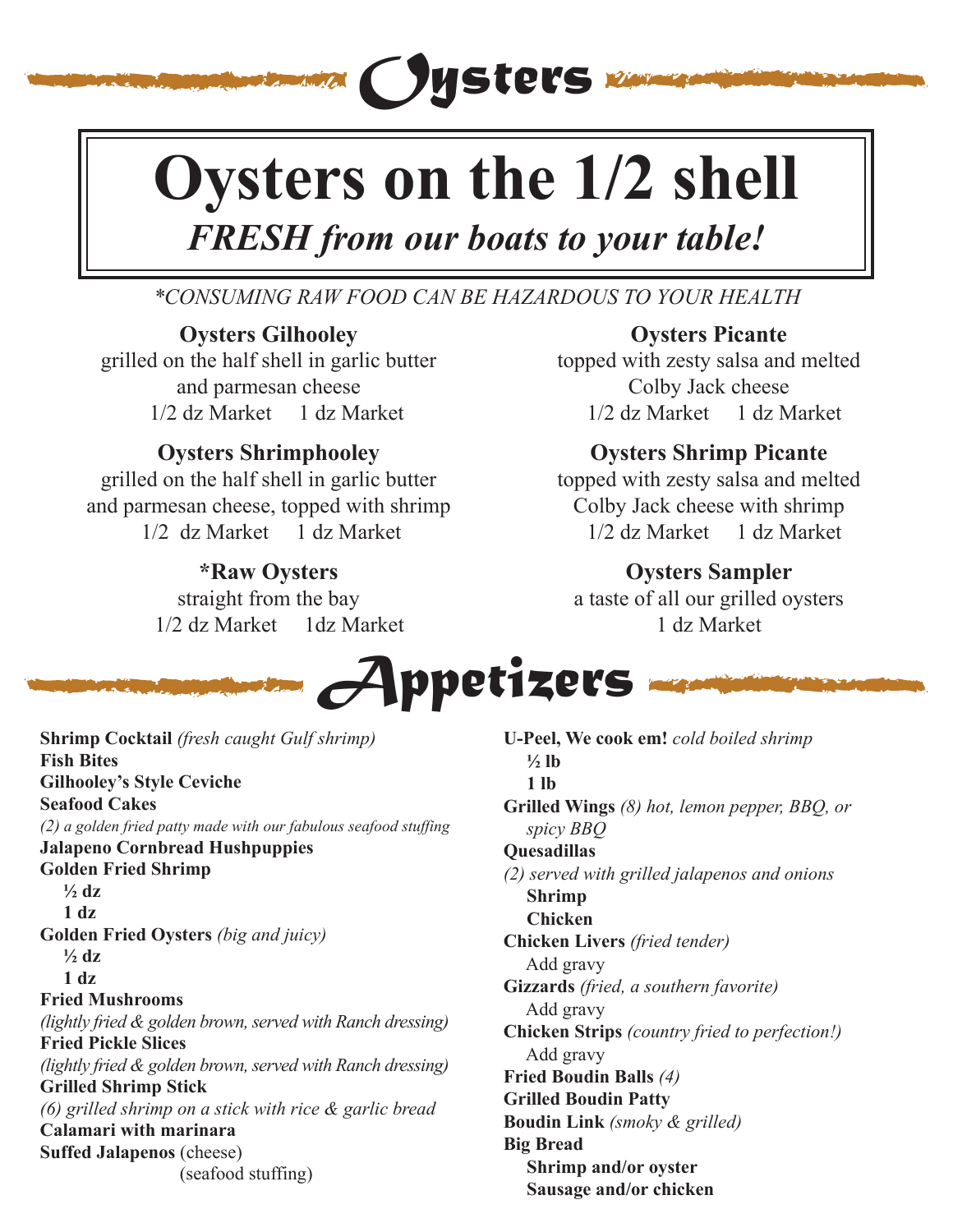

#### **Soup of the Day**

**Shrimp Gumbo** *(Our homemade recipe!)* Cup or Bowl **Everybody Gumbo** *(full of oysters, shrimp, chicken, and sausage)* Bowl **Chili** *(try it all the way, with cheese, onion and jalapenos \$.75 EACH)* Bowl **Oyster Stew** Bowl **Chicken Noodle** Bowl **Veggie Beef** Bowl



**Dinner Salad** *(fresh garden salad)* **Chef Salad** *(fresh garden salad topped with, ham, turkey, Swiss, and Colby cheeses)* **Chicken Salad** *(fresh garden salad topped with grilled or fried chicken)* **Shrimp Salad** *(fresh garden salad topped with fresh shrimp)* **Tuna Fish Salad** *(fresh garden salad topped with our Homemade Tuna fish recipe)* **Salmon Salad** *(fresh garden salad with salmon fillet)*



**Hamburger** *(grilled to order)* **Cheeseburger** *(Colby or Swiss cheese)* **The "Old Fashioned" Burger Patty Melt Burger** *(Swiss cheese and grilled onions on rye)*

#### **Add Fixins**

fresh jalapenos jalapenos, salsa, BBQ sauce bacon, mushrooms, cheese (Colby or Swiss), grilled onions avocado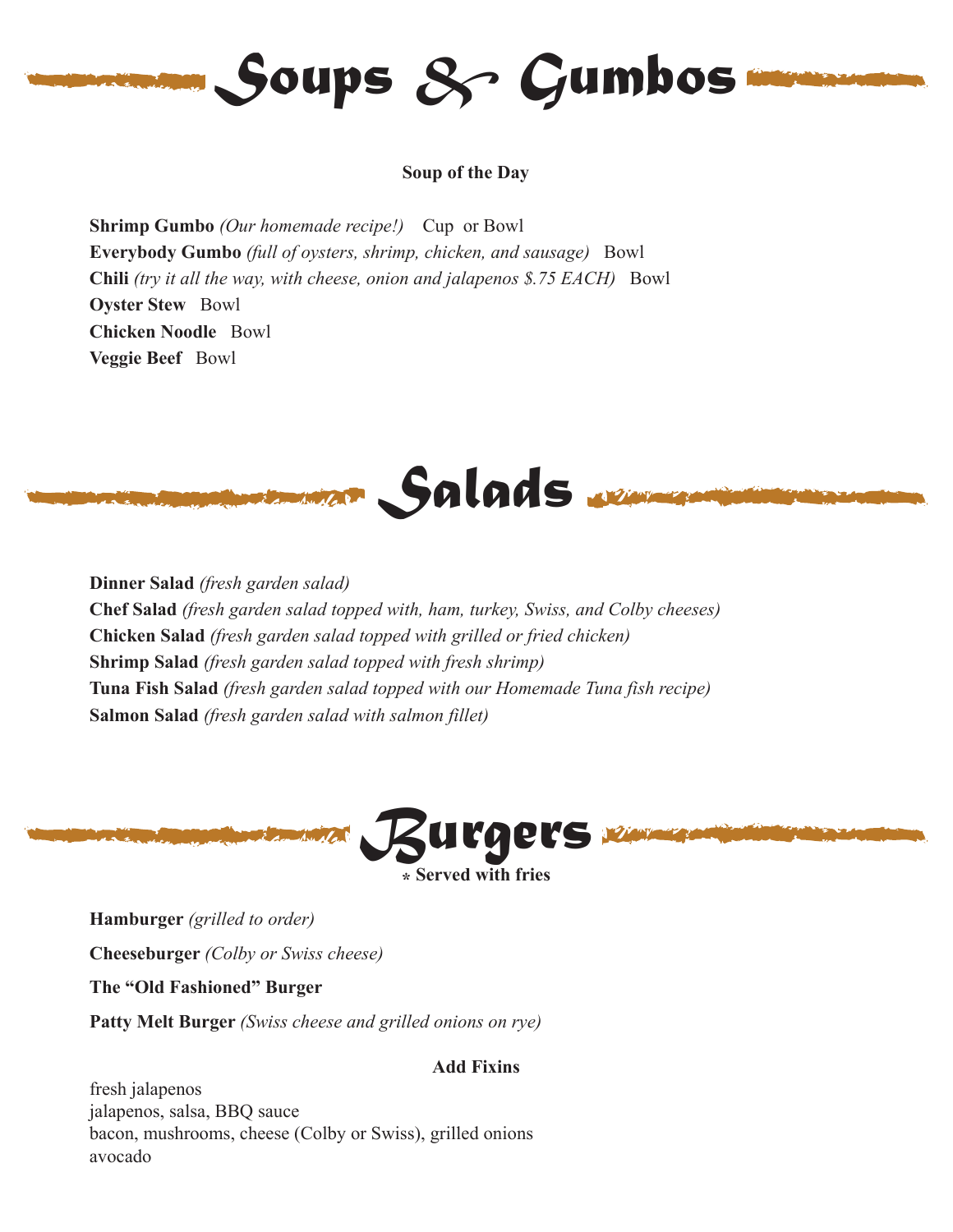

**Ham and Swiss Sandwich** *(served on wheat sub roll)* **Turkey and Swiss Sandwich** *(served on wheat sub roll)* **Roast Beef and Swiss Sandwich** *(served on wheat sub roll)* **Italian Sub Sandwich** *(ham, turkey, roast beef, colby and swiss cheeses on a wheat sub roll)*.. **Grilled Cheese Sandwich** (melted colby cheese on a bun) Add ham or turkey **B.L.T. Sandwich** *(lots of bacon on a wheat sub roll)* **Fried Shrimp Po'boy** *(lightly fried shrimp on a wheat sub roll)* **Sautee Shrimp Po'boy** *(sauté in lemon garlic butter sauce on a wheat sub roll)* **Original Shrimp Po'boy** *(fresh boiled shrimp on a wheat sub roll)* **Fried Oyster Po'boy** *(lightly fried on a wheat sub roll)* **Fried Fish Po' boy** *(hand battered catfish)* **Rueben Sandwich** *(corn beef, sauerkraut, 1000 island dressing on rye)* **Tuna Salad Sandwich** *(choose your bread!)* **Club Sandwich** *(ham, turkey, bacon, cheese, and veggies on Texas toast)* **Chili Dog** *(2) topped with our homemade chili* Add cheese, onion, and jalapeno **Chicken Breast Sandwich** *(grilled or fried)* **Chicken Fried Steak Sandwich** *(served on a bun)* Add gravy **San Leon B.L.T. Sandwich** *(fried bologna!)* **Add Fixins**

jalapenos, salsa, BBQ sauce bacon, mushrooms, cheese (Colby or Swiss), avocado, grilled onions

# *On the Border*

| <b>Mexican Chicken</b> (grilled chicken breast served with rice, beans, and tortillas)\$13.95 |  |
|-----------------------------------------------------------------------------------------------|--|
| <b>Quesadilla Platter</b> $(2)$ served with rice and beans                                    |  |
|                                                                                               |  |
|                                                                                               |  |
|                                                                                               |  |
|                                                                                               |  |
| (cajun style shrimp & sausage served over rice and garlic bread)                              |  |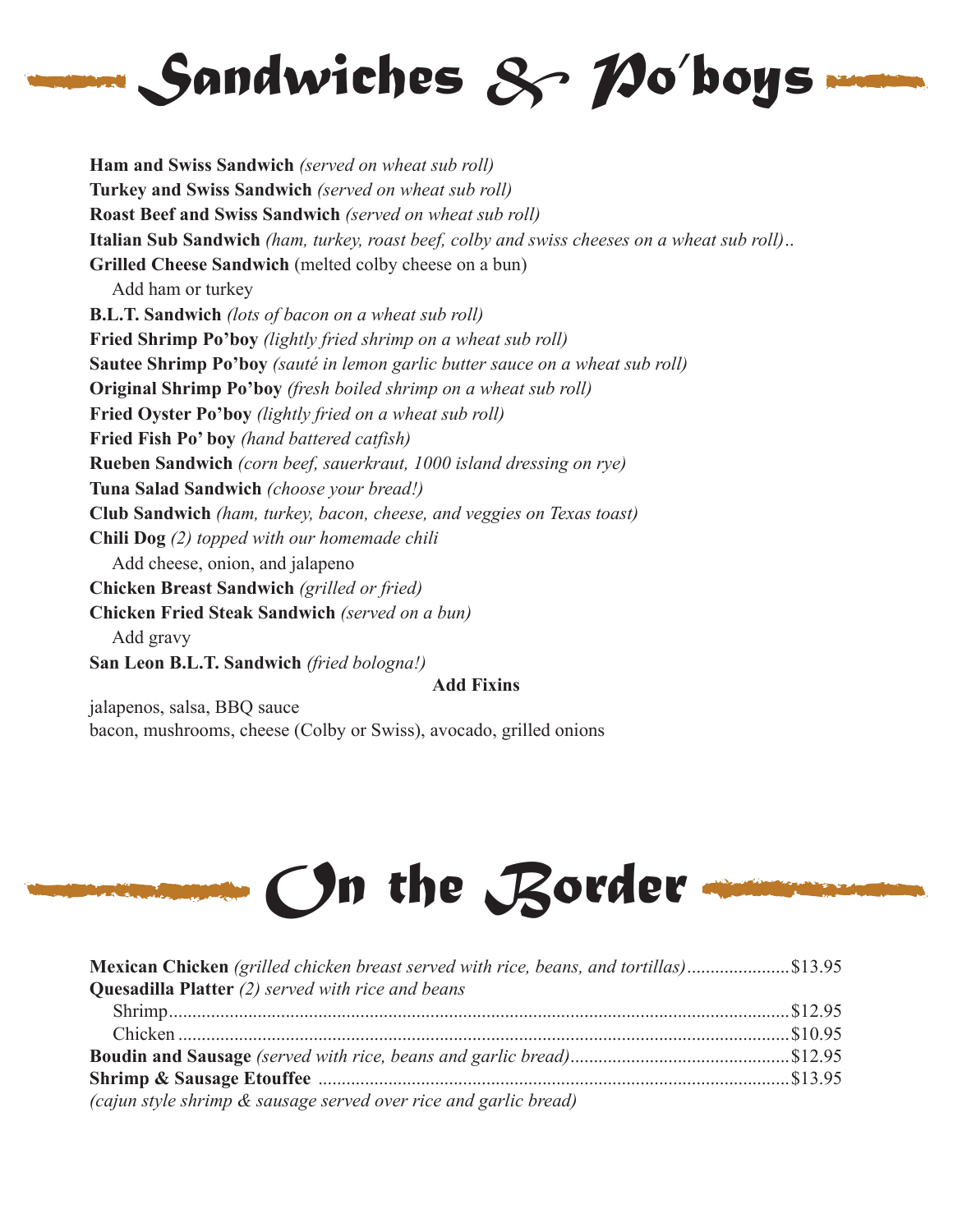

#### **SERVED WITH CHOICE OF (2) SIDES & GARLIC BREAD SHRIMP SLAW or DINNER SALAD AS A CHOICE, ADD \$1**

**Fried Shrimp** *(crispy fried shrimp)*  $\frac{1}{2}$  dz 1 dz **Fried Oysters** *(lightly fried)*  $\frac{1}{2}$  dz  $1$  dz **Fried Shrimp and Oysters** *(try 'em both)*  $\frac{1}{2}$  dz 1 dz **Grilled Platter** *(1) Shrimp Stick & (2) broiled catfish fillets* **Seafood Cakes** *(2) yummy cakes* **Fried Catfish** *(fried golden brown)* **Broiled Catfish** *(lightly basted)* **Stuffed Shrimp** *(2) jumbo shrimp stuffed with our seafood stuffing* **Seafood Platter** *Have it all! (3) fried shrimp, (3) fried oysters, fish fillet, and a seafood cake* **Shrimp Stick** *(2) Kabobs of fresh grilled shrimp* **Sautéed Shrimp** *(sautéed in Gilhooley's butter sauce)*

## *Seasonal Selections*

| *Served with your choice of 2 sides |  |
|-------------------------------------|--|

# *From the Grill*

**SERVED WITH (2) SIDES & GARLIC BREAD Hamburger Steak** *(topped with grilled onions)* **Chopped Sirloin** *(bacon wrapped)* **Seasoned Grilled Chicken Breast Grilled Pork Loin** *(juicy and tender)* 





**Chicken Fried Steak** *(gravy on the side)* **Chicken Fried Chicken** *(gravy on the side)* **Country Fried Pork** *(tender breaded pork loin)*